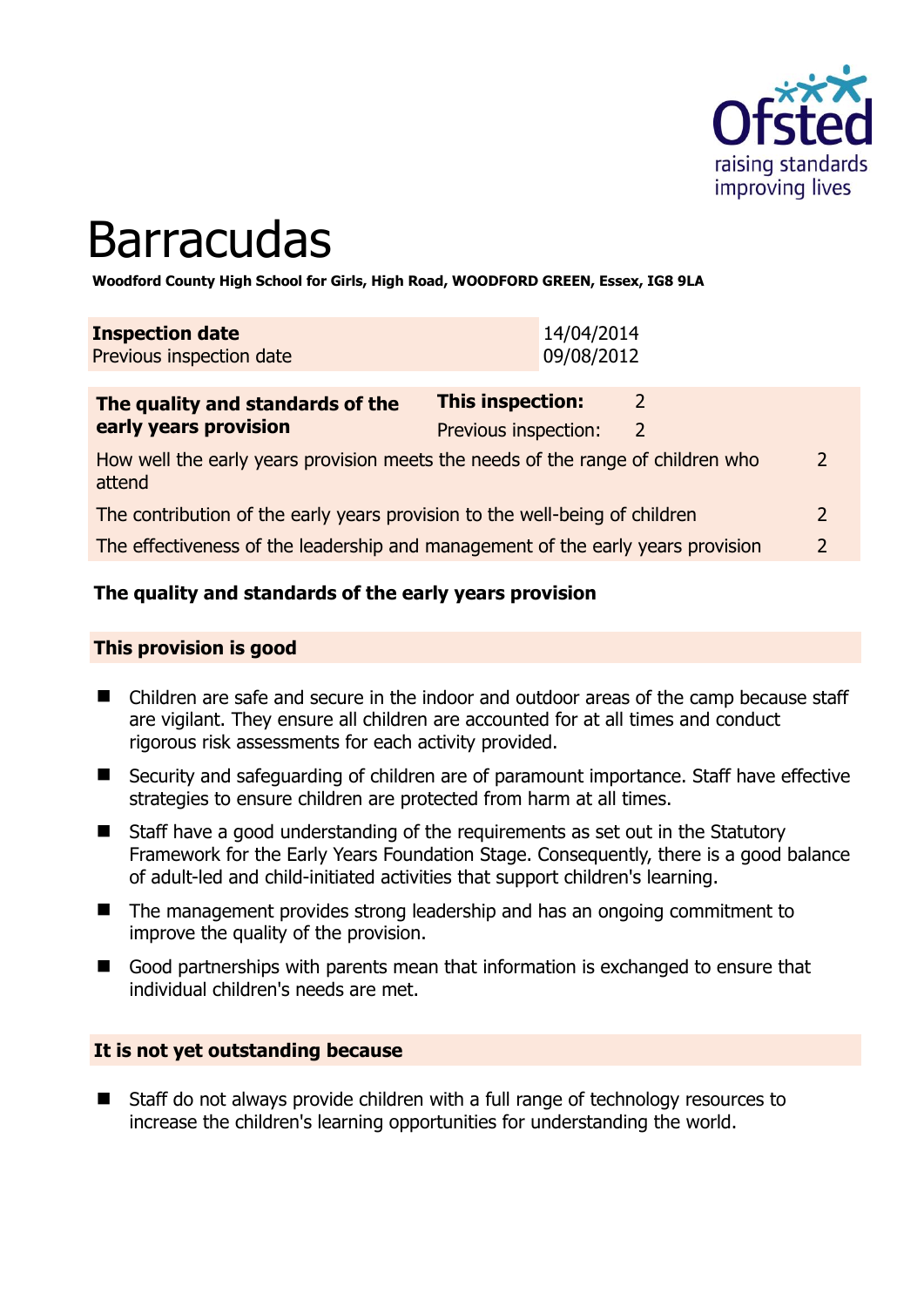# **Information about this inspection**

Inspections of registered early years provision are:

- scheduled at least once in every inspection cycle the current cycle ends on 31 July 2016
- scheduled more frequently where Ofsted identifies a need to do so, for example where provision was previously judged inadequate
- **•** brought forward in the inspection cycle where Ofsted has received information that suggests the provision may not be meeting the legal requirements of the Early Years Foundation Stage or where assessment of the provision identifies a need for early inspection
- **•** prioritised where we have received information that the provision is not meeting the requirements of the Early Years Foundation Stage and which suggests children may not be safe
- scheduled at the completion of an investigation into failure to comply with the requirements of the Early Years Foundation Stage.

The provision is also registered on the voluntary and compulsory parts of the Childcare Register. This report includes a judgment about compliance with the requirements of that register.

# **Inspection activities**

- The inspector observed activities in the classrooms and grounds.
- $\blacksquare$  The inspector spoke with the managers, staff and children.
- The inspector took account of parents' views by speaking with them on the day.
- The inspector carried out a joint observation with the early years manager.
- $\blacksquare$ The inspector sampled policies and procedures, suitability records, risk assessments, children's progress records and other relevant documentation.

# **Inspector**

Jenny Forbes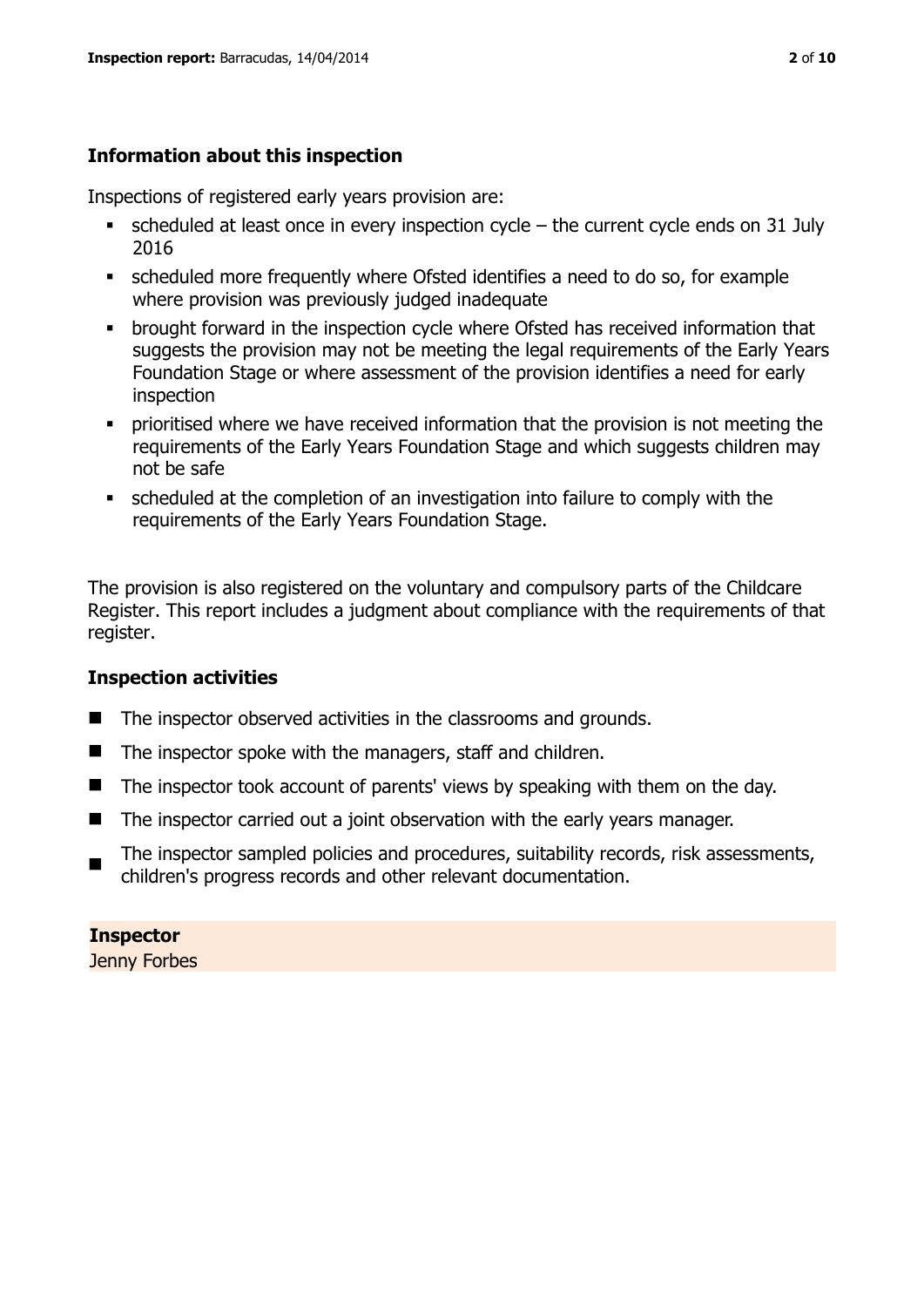### **Full report**

#### **Information about the setting**

Barracudas Easter and Summer Holiday Activity Camp registered in 2012 on the Early Years Register and the compulsory and voluntary parts of the Childcare Register. The camp is part of a national chain of out of school provisions run by Young World Leisure Group Limited. The camp operates from the premises and grounds of Woodford County High School for Girls in Woodford Green within the London Borough of Redbridge. The camp serves the local community and is open each weekday during the Easter and summer school holidays from 8am until 6pm. Children attend for a variety of sessions.

A qualified teacher is responsible for the management of the setting. There are currently 18 members of staff in total who work directly with the children. All staff are appropriately qualified, three of whom hold early years qualifications, including an early years degree. There are 18 children on roll in the early years age group and in total 118 aged between four and a half years to sixteen years. The camp supports children who speak English as an additional language and children with special educational needs and/or disabilities.

#### **What the setting needs to do to improve further**

#### **To further improve the quality of the early years provision the provider should:**

■ increase the range of resources available to promote learning in technology to further support children's understanding of the world.

#### **Inspection judgements**

#### **How well the early years provision meets the needs of the range of children who attend**

Staff have a good knowledge of the learning and development requirements as set out in the Statutory Framework for the Early Years Foundation Stage and a secure understanding of how children learn. There is an effective balance of child-initiated and adult-led play based activities. The quality of teaching is good as staff engage children in interesting and exciting activities to promote their development in all the seven areas of learning. Staff encourage children to extend their activities and praise and reward their achievements, thus promoting their willingness to learn. For example, when children play cooperatively together and work well as a team to tidy away their resources staff show them a variety of stickers they can choose from as a reward for their good team work. This effectively motivates the children and promotes their personal, social and emotional development.

Staff read stories, sing songs with enthusiasm and encourage children to join in. This sparks children's developing imagination and they tell stories of their own as staff listen intently. In a children's fantasy world a giant chess set becomes a stage for a wild west tale. Children have many opportunities to develop their physical skills as staff provide a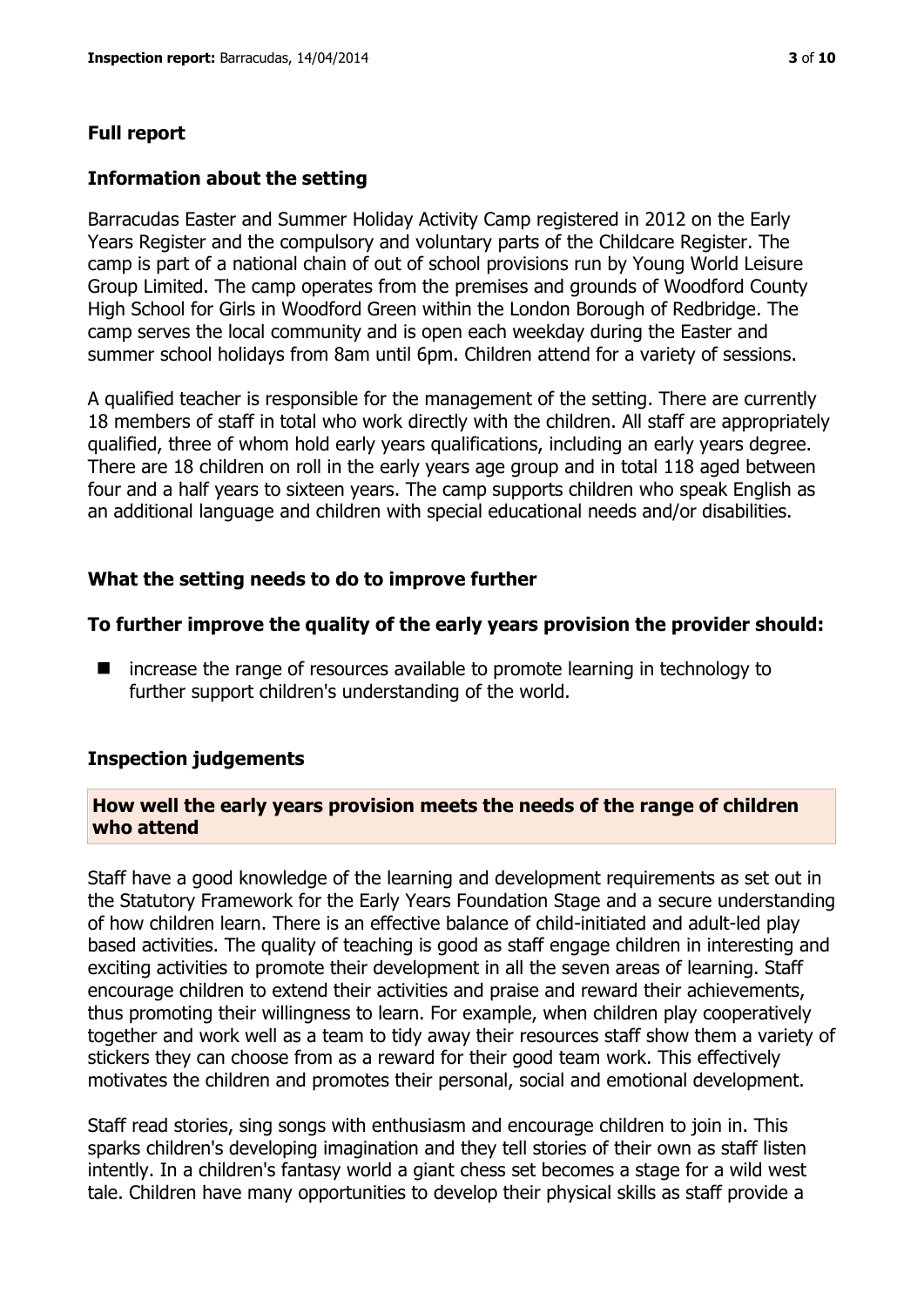variety of outdoor games and sports. Children choose the activities they prefer and staff encourage them as they plan for their individual development using their interests and abilities gained from information gathered from parents at the start of the camp. Staff provide interesting resources for children in the rooms they use for a base and children enjoy role play making pretend sandwiches to sell in their shop. A cash register is provided for the shop, but there are generally fewer resources available to promote children's experience of technology, which means that their ability to explore this area of development is reduced.

Staff extend children's learning when they introduce twigs that the children collected the previous week and demonstrate ideas for their use. Children have good opportunities to demonstrate their creativity and use their imagination as they dress the twigs to make 'twig people'. They talk about the number of eyes they need and the shapes they use to decorate their models supporting their emerging skills in mathematics. Staff promote children's communication and language development as they ask open-ended questions and engage them in conversation as they sit in a circle and talk about their favourite activities at the camp. Children learn to listen and follow staff instructions which prepares them for the activities provided and supports them well for their return to school.

# **The contribution of the early years provision to the well-being of children**

Children develop close and fond relationships with their key persons and other staff. They make friends and learn to share and care for others. They are outgoing, friendly and sociable. Children are very well behaved in the camp. Staff ensure that children understand how to behave responsibly by acting as positive role models. Children draw up their own ground rules and receive stickers for good behaviour. Children learn a sense of responsibility as they undertake tasks and support those who are younger or new to the camp. They are encouraged to tidy away activities before they begin something new and are involved in the setting up of their activities. Staff praise children for the smallest achievement, which boosts their self-esteem and encourages motivation. Children confidently select resources and lead their own play.

Children's safety is paramount at the camp. Staff supervise children well in all areas indoors and outdoors. The key person system is highly effective in this regard and staff are vigilant to ensure the safety of children in their group. Children are head counted in to and out of each activity and staff know the names of all the children in their groups. Thorough risk assessments are carried out prior to children attending the camp and before each activity to ensure the premises and equipment are safe. Children learn how to keep themselves safe. They learn how to manage risk as they undertake new challenges. All activities are age appropriate. For example, older children can participate in fencing, whereas younger children are provided with foam fencing tools. This differentiation does not affect the children's enjoyment as they can still wear the padded suits and begin to learn the moves and skills. Similarly all children can engage in motor sports where the younger children are provided with cars appropriate to their age, skills and abilities.

Children's health is promoted through good hygiene procedures as they are encouraged to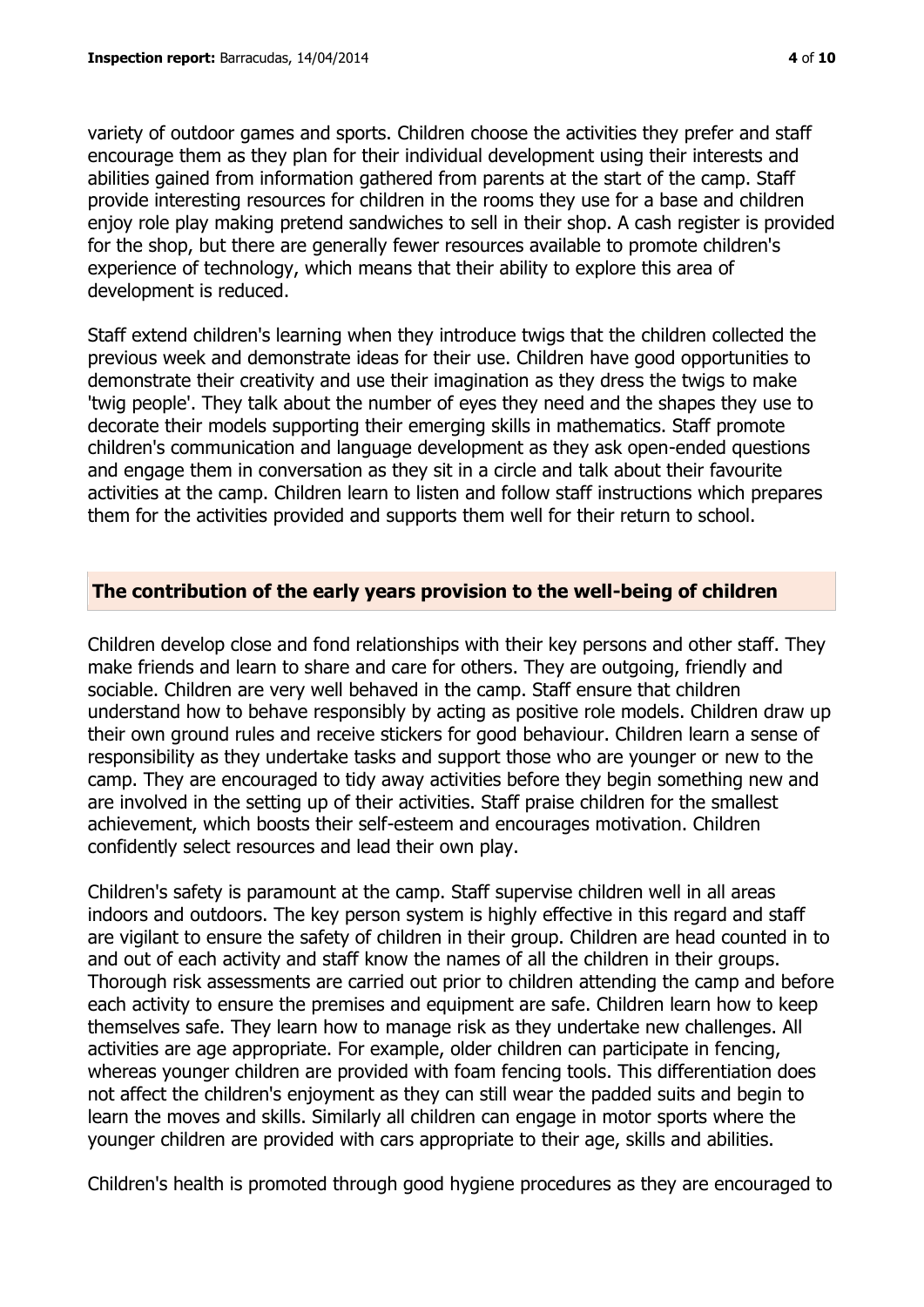wash their hands before eating and after playing or visiting the toilet. Children learn about eating healthily as staff ask them what fruits they have eaten that day. Children learn the letters and sounds that make up the names of their fruits and count how many children have eaten a particular fruit. Children eat better when they eat socially as parents are pleased to acknowledge. Children learn good table manners and politeness, and when to sit still and listen. These skills support children in school and equip them well for the future. Children have access to drinking water continuously and especially after physical games. Staff are kind and caring to the children, they listen to their worries and take them seriously. For example, when children say they feel scared in new situations staff comfort them and help them to feel more confident.

#### **The effectiveness of the leadership and management of the early years provision**

Staff demonstrate a good understanding of their responsibilities to promote the learning and development of all children. The management team work closely together to ensure children enjoy effective support that promotes their progress well. Children's progress is observed and shared with parents. The management team closely monitor and evaluate the educational programmes at the end of every day to ensure they meet the needs of all children attending. Policies and procedures for the effective management of the camp are available, including a safeguarding policy which is understood and implemented by all staff. The use of personal mobile phones is not allowed and this helps to ensure that children are protected. All staff undertake training before the camp begins at each season. Training includes safety and safeguarding and staff fully understand when and how to raise a concern if necessary to help them protect children.

Staff practise fire drills weekly and children and adults know what to do should an emergency arise so they keep safe in the event of a fire. Staff ensure that every day there are sufficient well-qualified staff available to support the children in their play and learning. Rigorous recruitment procedures are followed and new staff receive a thorough induction into the camp's policies and procedures and practices before the camp starts. Arrangements for staff supervision and appraisal are in place and all staff are encouraged to undertake regular and frequent training in order to continue to develop their knowledge and skills. The management team are committed to continuously improve the provision for children. Parents, staff and children are involved in the self-evaluation of the camp and contribute to its plans for future improvement.

Information is gathered from parents about children's individual health needs and staff ensure that children only eat the food provided by their parents. There is a policy preventing nuts from being brought into camp to protect those with allergies. Several staff have undertaken first aid training so they can deal with minor injuries should the need arise. Information for parents is displayed on a notice board and parents know they can communicate with managers by telephone, should they need to during the session. Parents speak very highly of the camp and say that their children thoroughly enjoy themselves. Good systems are in place for the collection of children and anyone other than parents must present their identification and staff receive prior notification from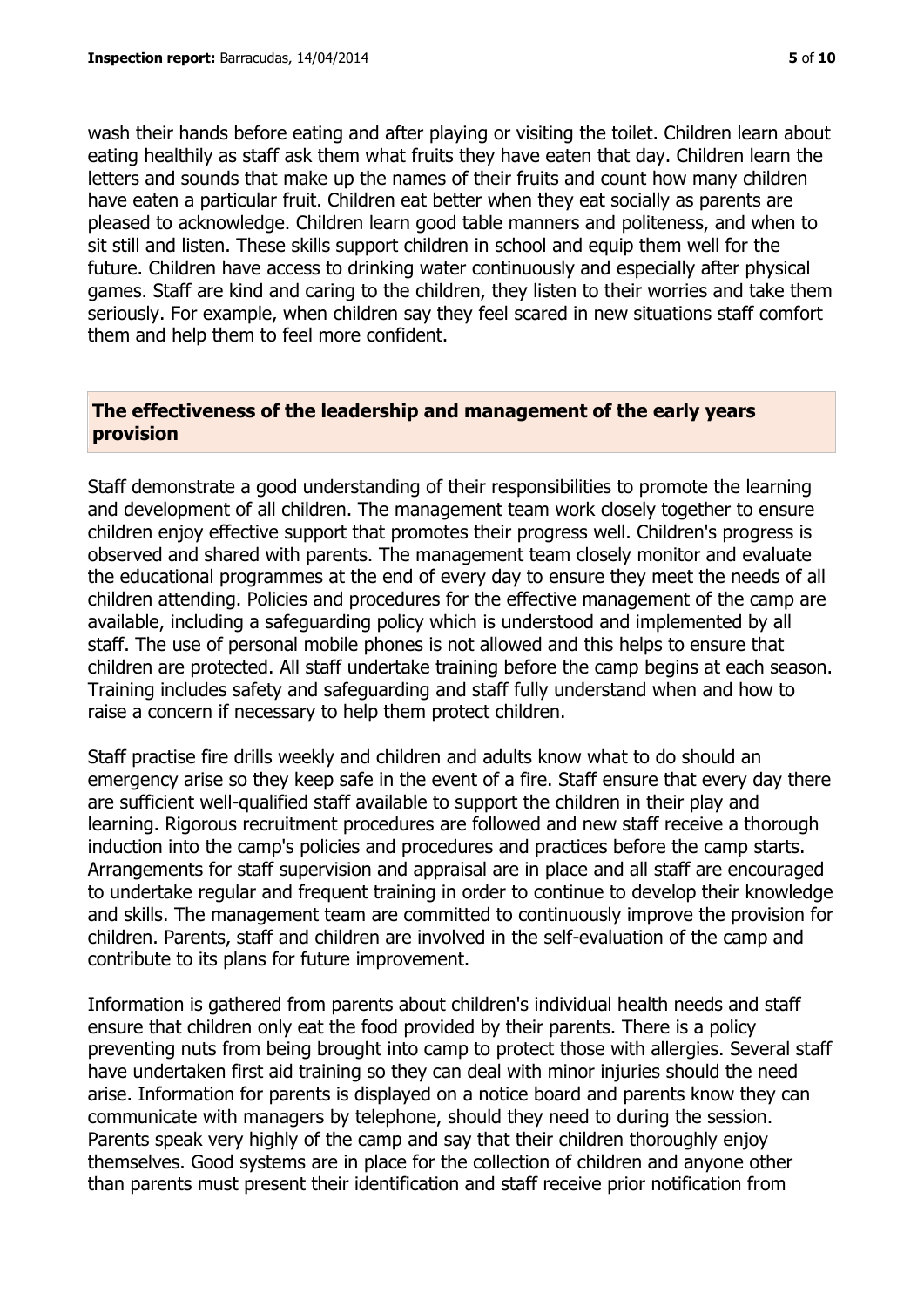parents.

# **The Childcare Register**

| The requirements for the compulsory part of the Childcare Register are | Met |
|------------------------------------------------------------------------|-----|
| The requirements for the voluntary part of the Childcare Register are  | Met |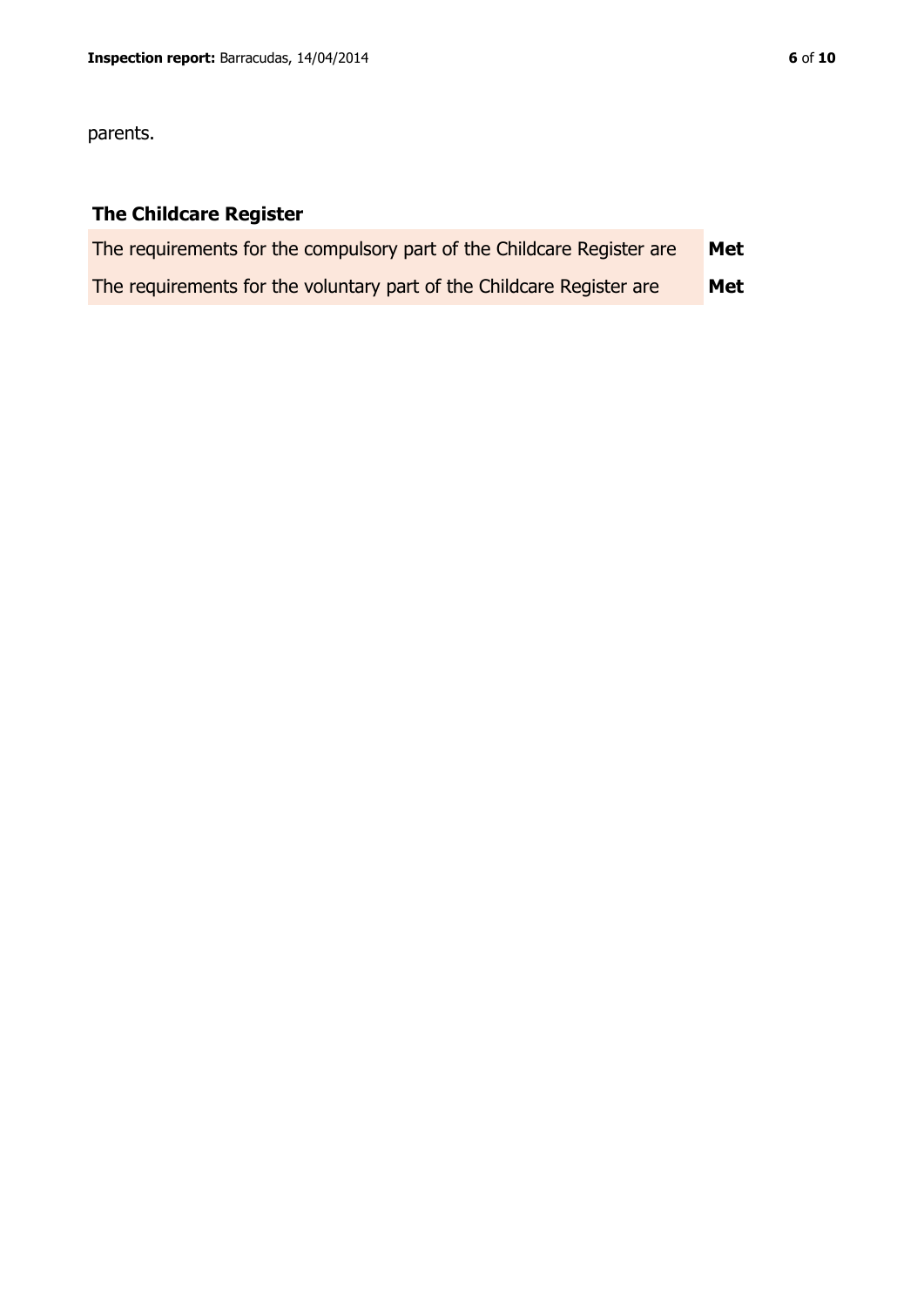# **Registered early years provision**

| <b>Grade</b> | <b>Judgement</b>        | <b>Description</b>                                                                                                                                                                                                                                                                                                                                                                                |
|--------------|-------------------------|---------------------------------------------------------------------------------------------------------------------------------------------------------------------------------------------------------------------------------------------------------------------------------------------------------------------------------------------------------------------------------------------------|
| Grade 1      | Outstanding             | Outstanding provision is highly effective in meeting the needs<br>of all children exceptionally well. This ensures that children are<br>very well prepared for the next stage of their learning.                                                                                                                                                                                                  |
| Grade 2      | Good                    | Good provision is effective in delivering provision that meets<br>the needs of all children well. This ensures children are ready<br>for the next stage of their learning.                                                                                                                                                                                                                        |
| Grade 3      | Requires<br>improvement | The provision is not giving children a good standard of early<br>years education and/or there are minor breaches of the<br>safeguarding and welfare requirements of the Early Years<br>Foundation Stage. It will be monitored and inspected within<br>twelve months of the date of this inspection.                                                                                               |
| Grade 4      | Inadequate              | Provision that is inadequate requires significant improvement<br>and/or enforcement action. The provision is failing to give<br>children an acceptable standard of early years education and/or<br>is not meeting the safeguarding and welfare requirements of<br>the Early Years Foundation Stage. It will be monitored and<br>inspected again within six months of the date of this inspection. |
| Met          |                         | The provision has no children on roll. The inspection judgement<br>is that the provider continues to meet the requirements for<br>registration.                                                                                                                                                                                                                                                   |
| Not met      |                         | The provision has no children on roll. The inspection judgement<br>is that the provider does not meet the requirements for<br>registration.                                                                                                                                                                                                                                                       |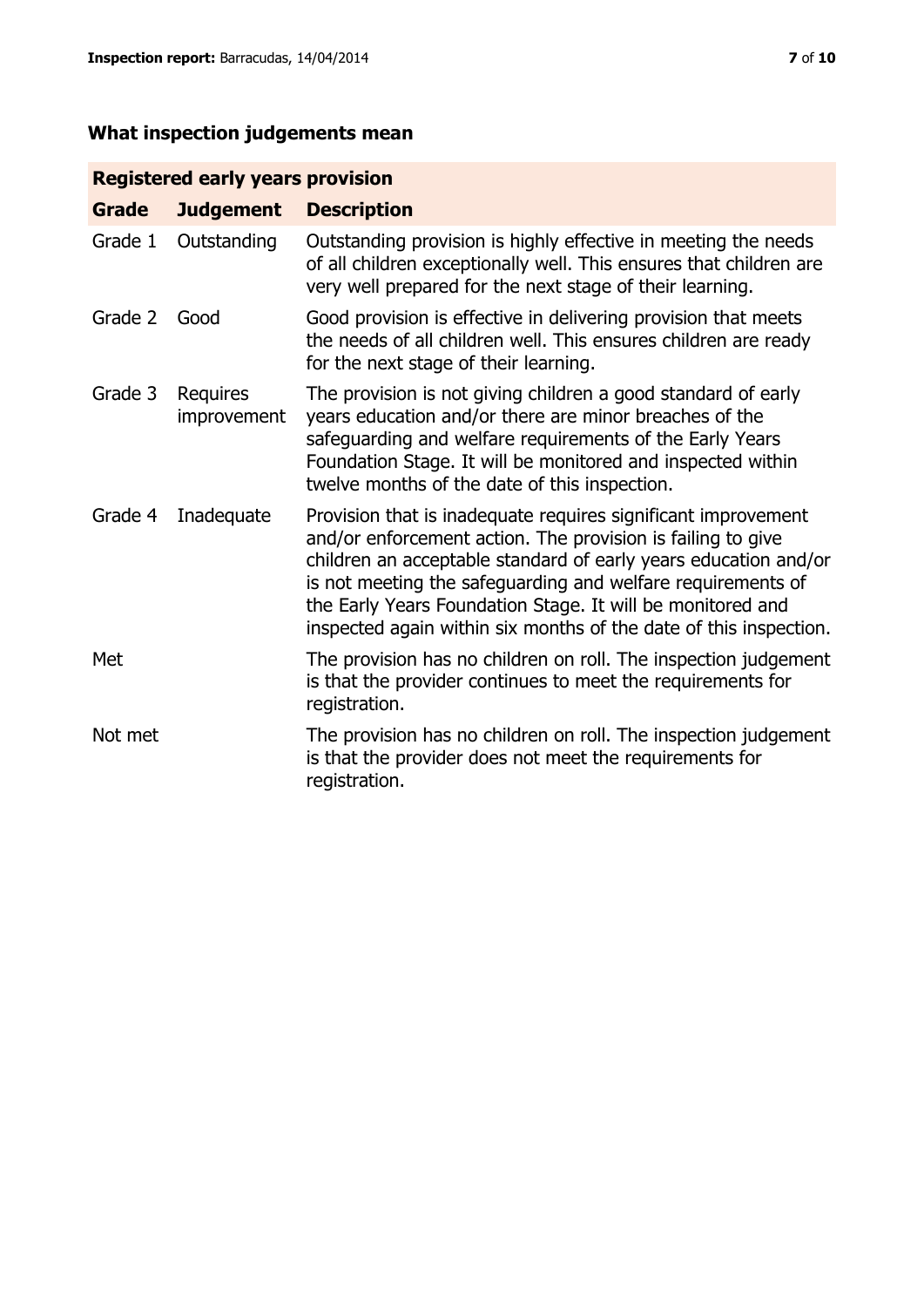### **Inspection**

This inspection was carried out by Ofsted under sections 49 and 50 of the Childcare Act 2006 on the quality and standards of provision that is registered on the Early Years Register. The registered person must ensure that this provision complies with the statutory framework for children's learning, development and care, known as the Early Years Foundation Stage.

# **Setting details**

| Unique reference number            | EY442093                          |  |
|------------------------------------|-----------------------------------|--|
| <b>Local authority</b>             | <b>Waltham Forest</b>             |  |
| <b>Inspection number</b>           | 955726                            |  |
| <b>Type of provision</b>           | Out of school provision           |  |
| <b>Registration category</b>       | Childcare - Non-Domestic          |  |
| Age range of children              | $4 - 8$                           |  |
| <b>Total number of places</b>      | 24                                |  |
| Number of children on roll         | 18                                |  |
| <b>Name of provider</b>            | Young World Leisure Group Limited |  |
| <b>Date of previous inspection</b> | 09/08/2012                        |  |
| <b>Telephone number</b>            | 01480497533                       |  |

Any complaints about the inspection or the report should be made following the procedures set out in the guidance *'Complaints procedure: raising concerns and making complaints* about Ofsted', which is available from Ofsted's website: www.ofsted.gov.uk. If you would like Ofsted to send you a copy of the guidance, please telephone 0300 123 4234, or email enquiries@ofsted.gov.uk.

# **Type of provision**

For the purposes of this inspection the following definitions apply:

Full-time provision is that which operates for more than three hours. These are usually known as nurseries, nursery schools and pre-schools and must deliver the Early Years Foundation Stage. They are registered on the Early Years Register and pay the higher fee for registration.

Sessional provision operates for more than two hours but does not exceed three hours in any one day. These are usually known as pre-schools, kindergartens or nursery schools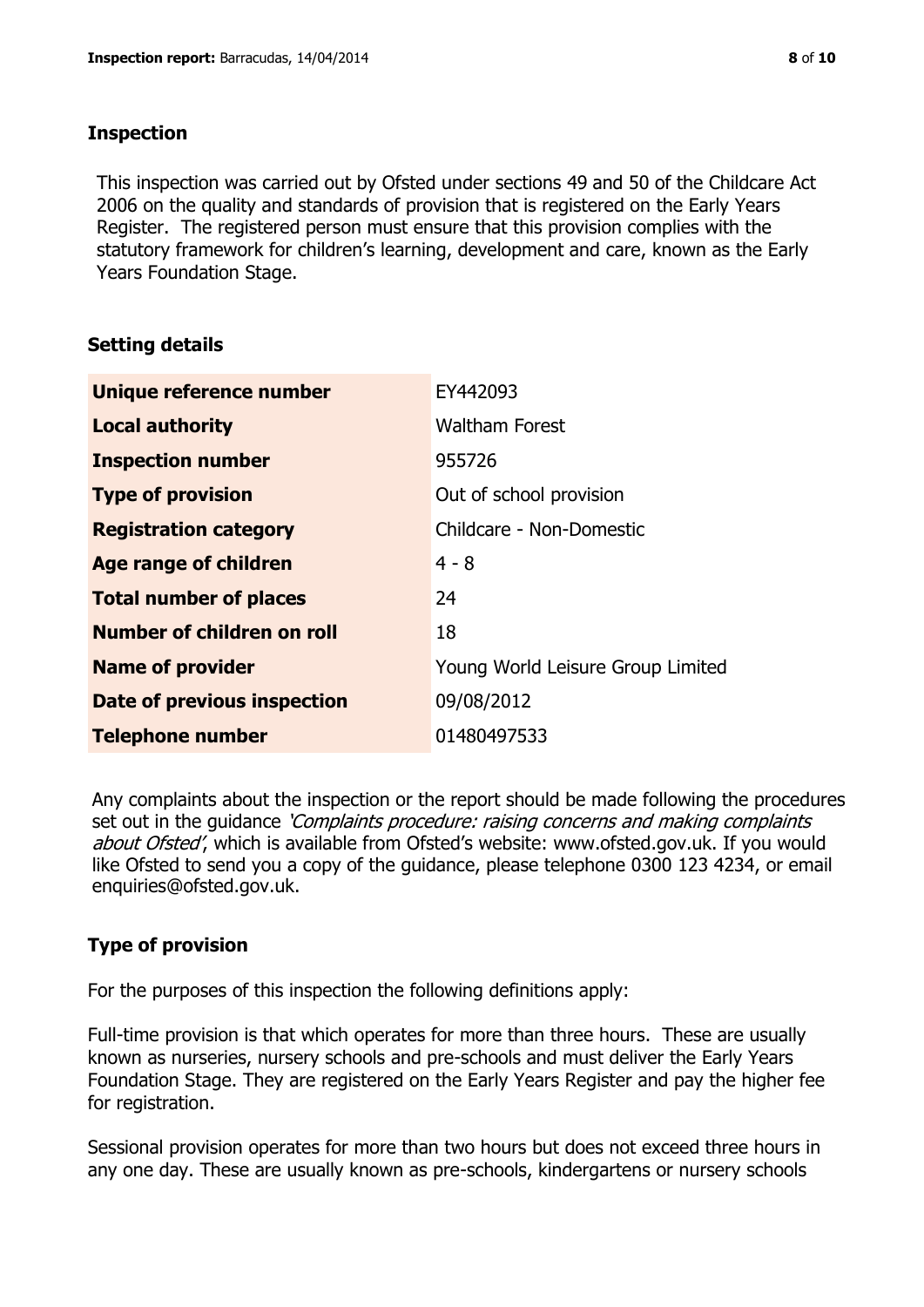and must deliver the Early Years Foundation Stage. They are registered on the Early Years Register and pay the lower fee for registration.

Childminders care for one or more children where individual children attend for a period of more than two hours in any one day. They operate from domestic premises, which are usually the childminder's own home. They are registered on the Early Years Register and must deliver the Early Years Foundation Stage.

Out of school provision may be sessional or full-time provision and is delivered before or after school and/or in the summer holidays. They are registered on the Early Years Register and must deliver the Early Years Foundation Stage. Where children receive their Early Years Foundation Stage in school these providers do not have to deliver the learning and development requirements in full but should complement the experiences children receive in school.